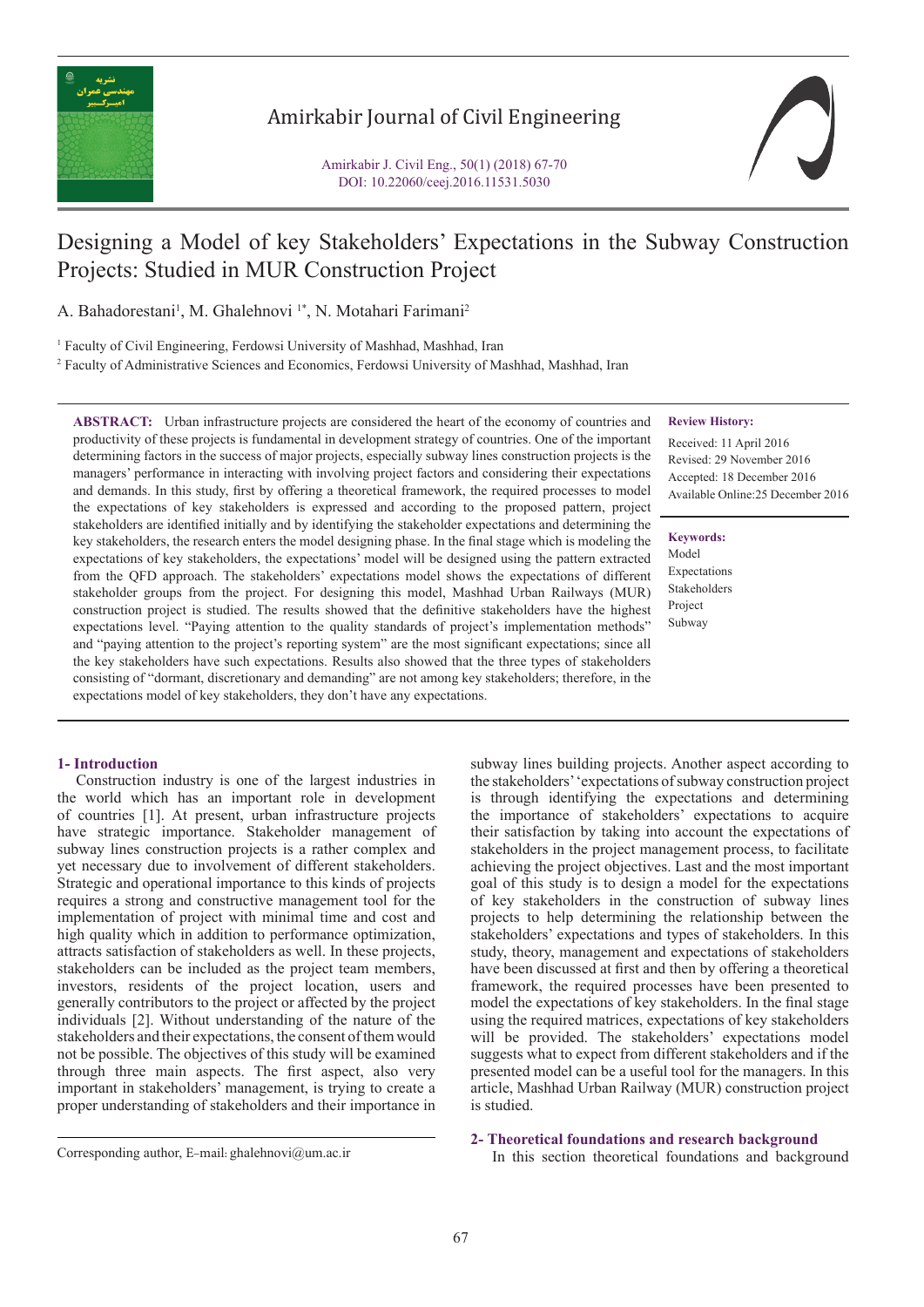of stakeholder theory, stakeholder management and stakeholders' expectations will be scrutinized.

#### 2- 1- Stakeholder theory

 Developmental projects are the country's economic heart, productivity of these projects is very important in the country's development strategy. Projects include activities that should be carried out by participation of different stakeholders for a specified time, costs and quality. One of the important factors determining the success of large projects is how the involved factors in projects such as contractors and construction companies' suppliers perform and cooperate [3]. One of the important aspects of project management, is the management team's proper understanding of the project stakeholders. In recent decades, "stakeholders" has been one of the managers and researchers' concerns in various fields. After the 1963 Stanford Research Institute introduced the concept of stakeholders for the first time, every researcher started to study the concept of stakeholders from their specific point of views. But then Freeman(1984) published a book for the first time, introduced the concept of "stakeholders" as a unique to identity and the process of "stakeholder management" in the form of a framework [4]. Then, by using the concept of stakeholders in organization theory, system theory, the field of corporate social responsibility and organizational planning, literature of stakeholders was expressed that later became classical stakeholders' literature. After that stakeholder theory was expanded from three aspects [5]: 1) descriptive aspect 2) software aspect 3) normative aspect.

#### 2- 2- Stakeholder Management

 In the current complicated and uncertain environmental conditions, stakeholder management prepares the beneficial involvement of project's stakeholders or organization's stakeholders by creating a balance between different yet sometimes conflicting interests [6]. After identifying the project stakeholders, the most important requirement for stakeholder management is analysis of stakeholders. So far, different methods and models have been provided for analysis and classification of stakeholders. Mitchell et al. (1997) suggested a model to analyze stakeholders in which stakeholders' classification criteria is the parameter of power, legitimacy and urgency [7]. Eden and Ackerman (1998) by proposing power matrix classified and analyzed the stakeholders' interest on the basis of two criteria: stakeholders' power and stakeholders' interest [8].

#### 2- 3- Stakeholders' expectations

 The term project stakeholder refers to, "an individual, group, or organization, who may affect, be affected by, or perceive itself to be affected by a decision, activity or outcome of a project". Therefore, considering the interests of stakeholders will be essential for their participation in the project. On the other hand, the interests of stakeholders can be considered and their consent to continue their participation in the project can be attracted when there is enough attention to their expectations.

#### **3- Methodology, results and discussion**

 In this study, in order to achieve the key stakeholders' expectations' model, a pattern was implemented in 8 consecutive steps.

#### 3- 1- Identifying the stakeholders

 The first step to design a model of the stakeholders' expectations is identifying the stakeholders. Identifying the project's stakeholders was conducted in 4 stages in this study. 1) open questionnaire 2) interviews with experts 3) benchmarking similar projects in the three action descriptions, comparisons and conclusions 4) approval by experts. Finally, 81 stakeholders were identified at the end of this step.

#### 3- 2- Identifying the stakeholders' expectations

 In this study, first the literature of project management and project's risk, especially subway lines building projects' management has been referred to and then interviewing with available stakeholders. After the stakeholders' expectations were recorded, an interview was conducted within the fields of expectations of last step to develop the initial responses, as well as evaluating the mentioned areas. In this research, due to the multiplicity of stakeholders and their different geographical locations making access to them very difficult, we used expert brainstorming.

#### 3- 3- Identifying key stakeholders

 Stakeholders' analysis has been done in two stages. In the first phase due to large expansion of the project's stakeholders with the aim of saving time and cost, key stakeholders' analysis is being noted. The power-interest matrix has been used in this study. In the second phase, in order to determine the level of power and interest of stakeholders, a questionnaire was used. Finally, 9 key stakeholders were recognized.

#### 3- 4- Designing the key stakeholders' expectations model

 The purpose of this research is to obtain the stakeholders' expectations model in which, key stakeholders are placed on one side and stakeholders' expectations on the other side. The presented pattern in this study is derived from the method of Quality Function Deployment (QFD) in which the key stakeholders' expectations model is offered by multiplying consecutive matrices.

#### **4- Presenting the key stakeholders' expectations model**

 Key stakeholders' expectations model represents the relationship between stakeholders' expectations and stakeholders' type in the project.

#### **5- Conclusions**

 Since large projects have various stakeholders, identifying them and their expectations sufficiently, will be one of the factors influencing the success of a project; because without the knowledge and accordingly proper response to their expectations, obtaining the stakeholders' satisfaction would be impossible. In this study, by designing the model of key stakeholders' expectations in Mashhad Urban Railway construction project, a suitable pattern was presented to include the stakeholders' expectations in this project. Key stakeholders' expectations model indicates that key stakeholders have what levels of expectations. According to the final model, definitive stakeholders have the highest level of expectations and dominant stakeholders have the lowest level of expectations. Noting the quality standards in project's implementation methods "and "noting the project reporting system" are the most significant expectations; since all key stakeholders have such expectations. Also final model shows